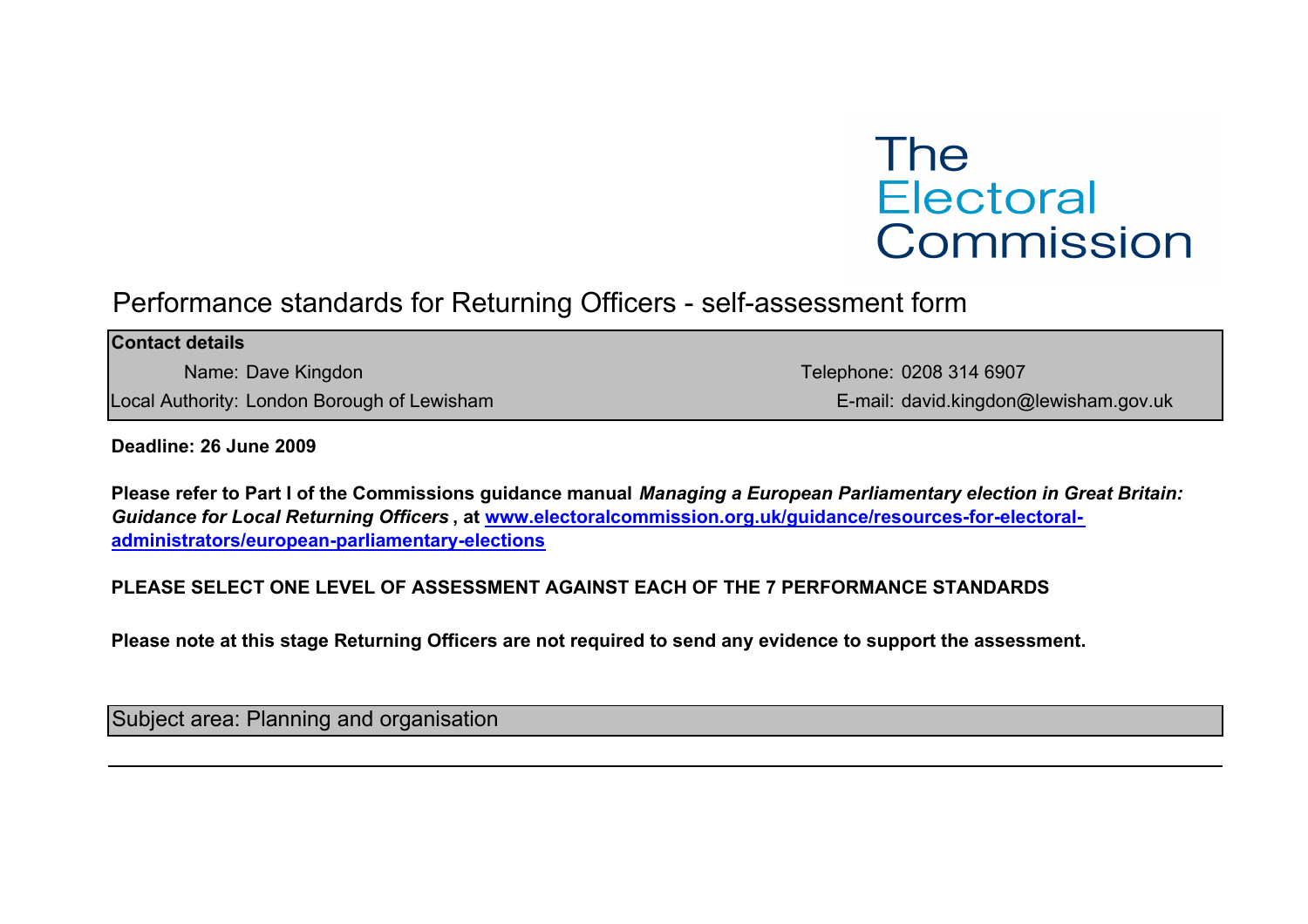|                                                                                                                                | <b>Performance standard 1:</b> Skills and knowledge of the Returning Officer |                                                                         | <b>Supports vision themes:</b>        |
|--------------------------------------------------------------------------------------------------------------------------------|------------------------------------------------------------------------------|-------------------------------------------------------------------------|---------------------------------------|
| <b>Subject: Planning and organisation</b>                                                                                      |                                                                              | <b>Professionalism</b> – a clear and<br>consistent approach to delivery |                                       |
| This standard aims to ensure that Returning Officers have sufficient skills and knowledge to carry out their statutory duties. |                                                                              |                                                                         |                                       |
|                                                                                                                                |                                                                              |                                                                         |                                       |
|                                                                                                                                | Performance against the standard                                             | <b>Assessment</b>                                                       | <b>Evidence to support assessment</b> |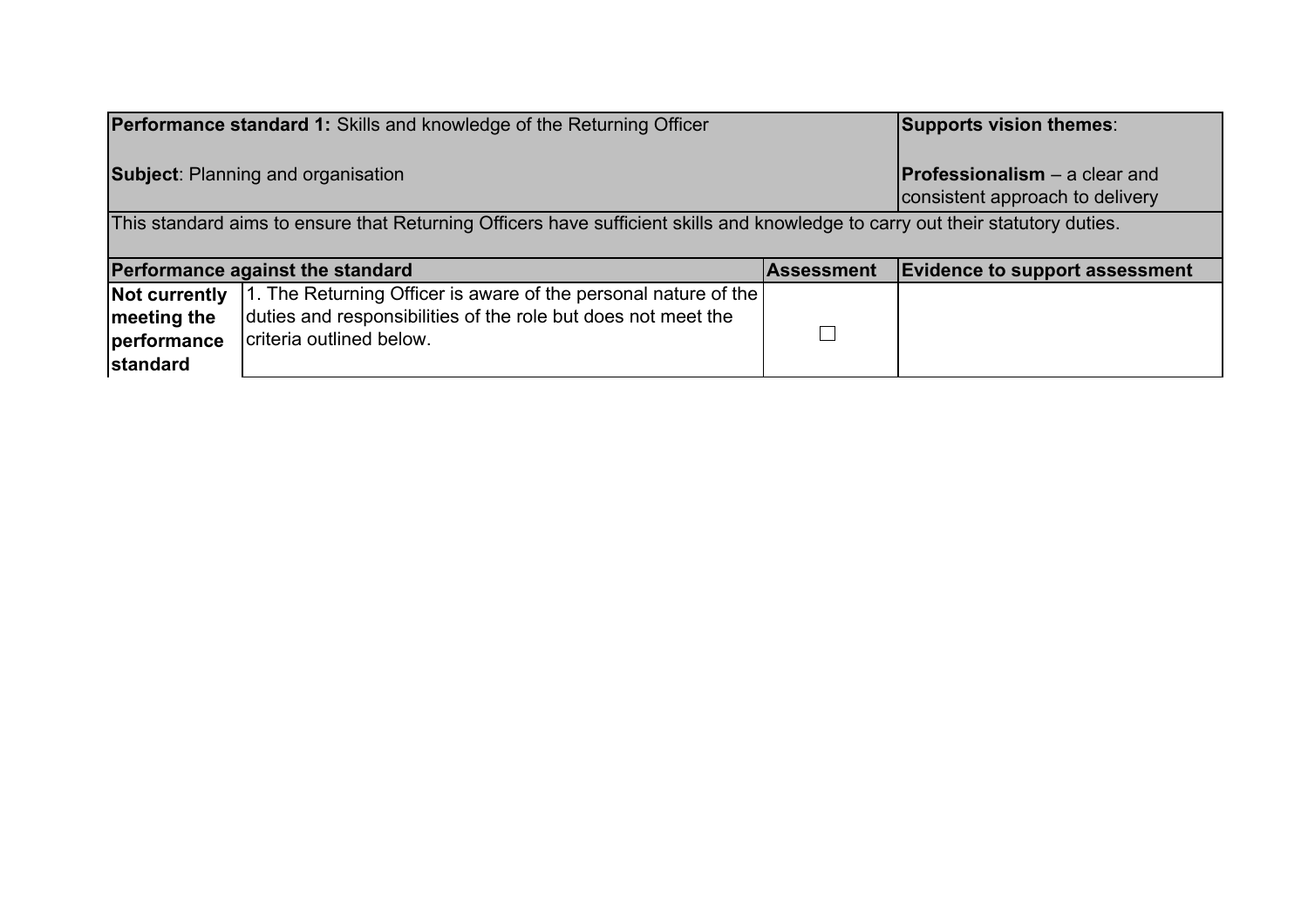| Performance<br><b>standard</b>       | 2. The Returning Officer:<br>• is aware of the contents of the Electoral Commission's<br>guidance materials for the administration of elections and has<br>a working knowledge of electoral legislation<br>· is able to identify and oversee the necessary actions to<br>rectify any errors in procedure<br>• commands the required staff and resources required for a<br>well run election<br>• supports the staff administering the election and provides<br>appropriate oversight of their work<br>• oversees the planning, project management and risk<br>analysis elements of the election and provides direction and<br>receives regular feedback on activities and monitors progress<br>• understands the main processes and procedures at the<br>election in order to review the planning, question any aspect<br>of and quality assure the whole election process<br>. ensures that election accounts are completed in a timely<br>manner<br>• has a working relationship with the Electoral Registration<br><b>Officer</b> | $\Box$     | • Appointment agreement including an<br>acknowledgement of role, duties and<br>responsibilities<br>· Election team management structure<br>showing the roles of the Returning<br>Officer and their election team<br>members |
|--------------------------------------|--------------------------------------------------------------------------------------------------------------------------------------------------------------------------------------------------------------------------------------------------------------------------------------------------------------------------------------------------------------------------------------------------------------------------------------------------------------------------------------------------------------------------------------------------------------------------------------------------------------------------------------------------------------------------------------------------------------------------------------------------------------------------------------------------------------------------------------------------------------------------------------------------------------------------------------------------------------------------------------------------------------------------------------|------------|-----------------------------------------------------------------------------------------------------------------------------------------------------------------------------------------------------------------------------|
| Above the<br>performance<br>standard | 3. The Returning Officer, in addition to the above:<br>• can demonstrate a strong knowledge of electoral law and<br>both existing and developing practice<br>• undertakes continuous personal development in regards to<br>election management                                                                                                                                                                                                                                                                                                                                                                                                                                                                                                                                                                                                                                                                                                                                                                                       | $\sqrt{ }$ | • Record of training and briefing<br>events attended<br>• Continuing Professional<br>Development programme/training plan                                                                                                    |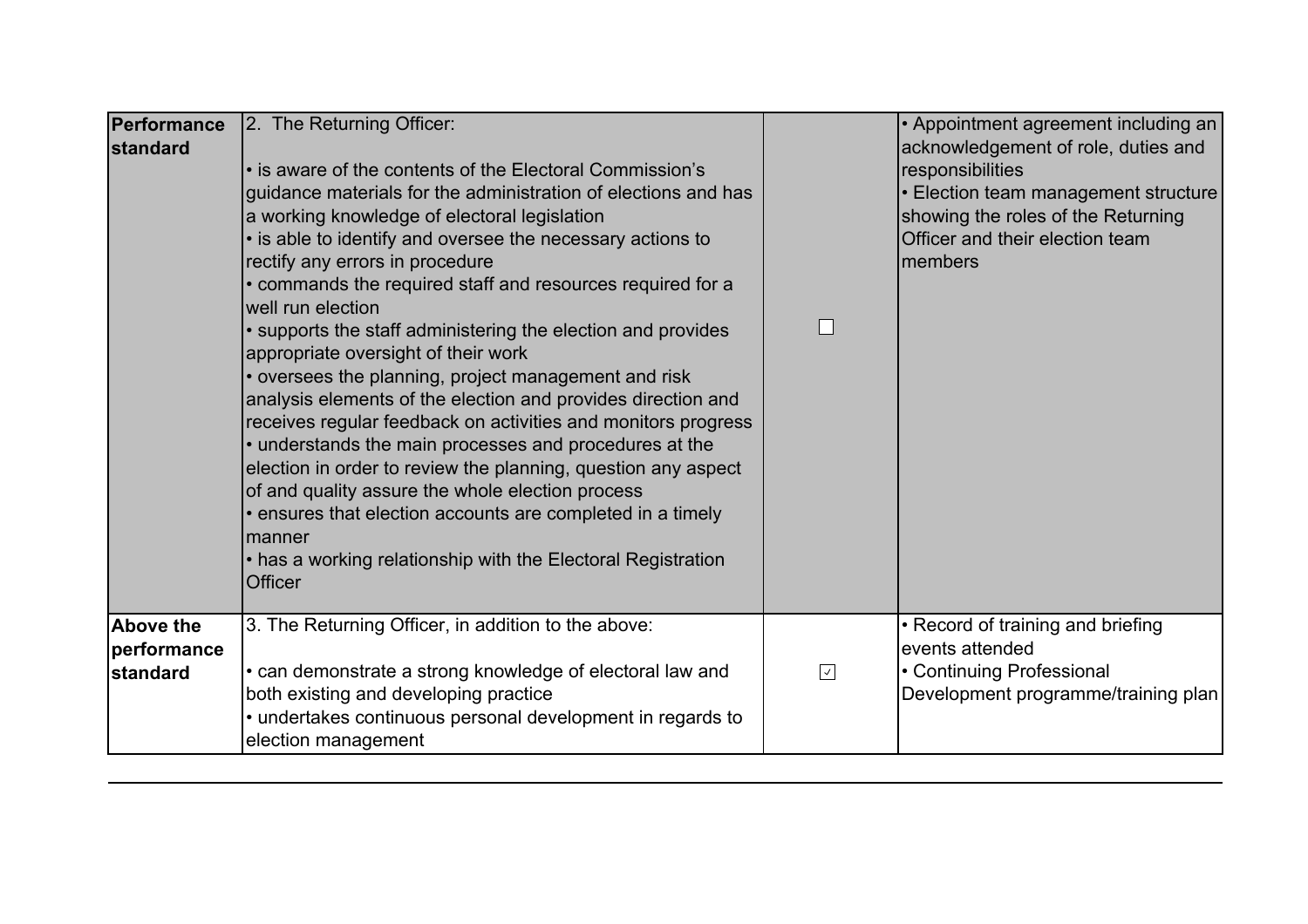See appendix attached.

|                                                                                                           | <b>Performance standard 2: Planning processes in place for an election</b> |                                                                         | Supports vision themes:               |
|-----------------------------------------------------------------------------------------------------------|----------------------------------------------------------------------------|-------------------------------------------------------------------------|---------------------------------------|
| <b>Subject: Planning and organisation</b>                                                                 |                                                                            | <b>Professionalism - a clear and</b><br>consistent approach to delivery |                                       |
| This standard aims to ensure Returning Officers have developed robust planning processes for an election. |                                                                            |                                                                         |                                       |
|                                                                                                           | Performance against the standard<br>Assessment                             |                                                                         | <b>Evidence to support assessment</b> |
| Not currently                                                                                             | 1. The Returning Officer does not ensure that a written plan is            |                                                                         |                                       |
| meeting the                                                                                               | in place, and relies on unstructured management controls                   |                                                                         |                                       |
| performance                                                                                               | such as oral or written updates, and past experience only.                 |                                                                         |                                       |
| <b>standard</b>                                                                                           | Objectives, risks, any external contracts and available                    |                                                                         |                                       |
|                                                                                                           | resources are not formally documented.                                     |                                                                         |                                       |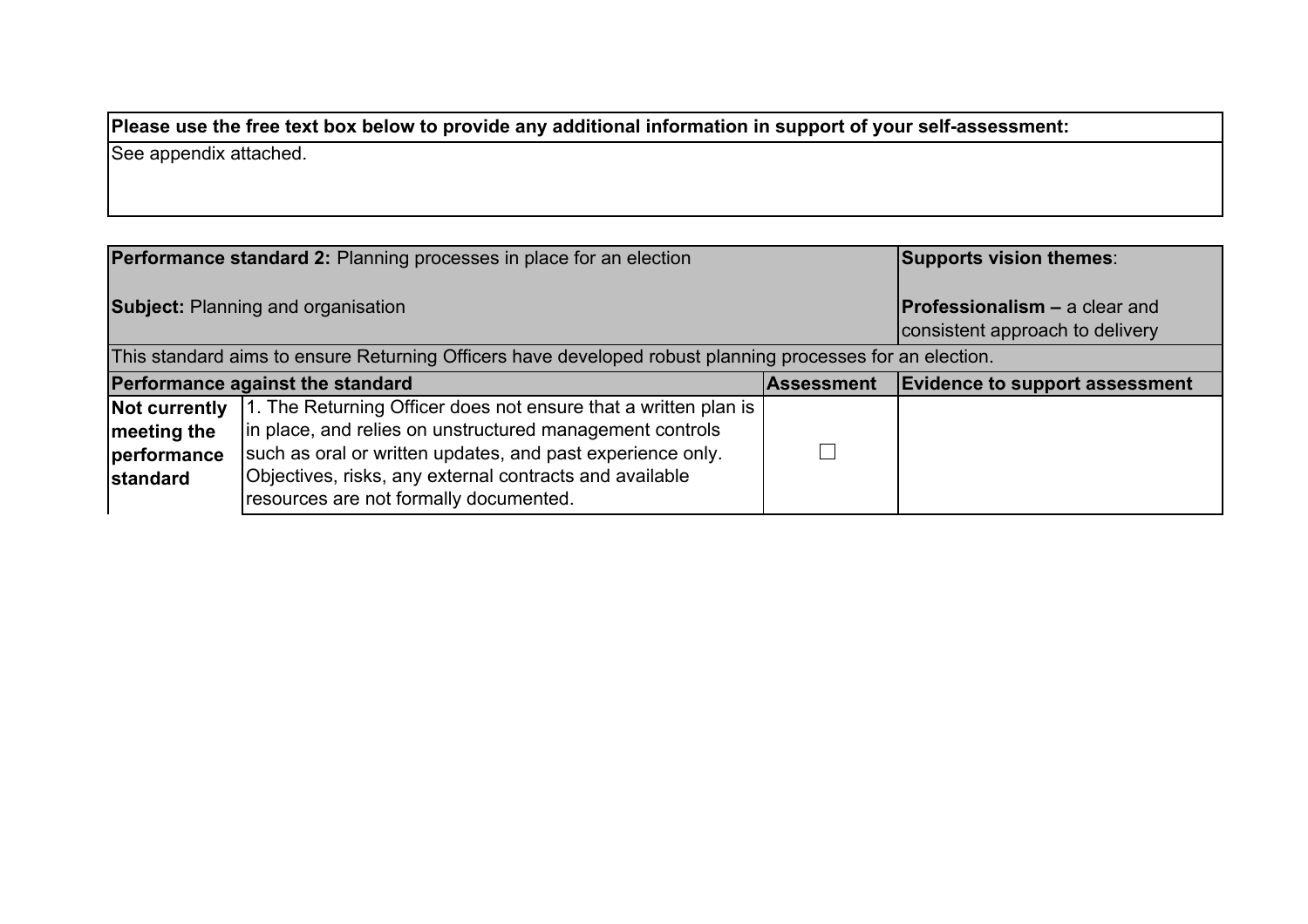| 2. The Returning Officer ensures that formal, written plans |                                                                                                                                                                                                                                                                                                                                                                                                                                                                                                                                                                                                                                                                                                                                                                                                                                                                                                                                                                                                                                                                                   | $\cdot$ Plan(s)                        |
|-------------------------------------------------------------|-----------------------------------------------------------------------------------------------------------------------------------------------------------------------------------------------------------------------------------------------------------------------------------------------------------------------------------------------------------------------------------------------------------------------------------------------------------------------------------------------------------------------------------------------------------------------------------------------------------------------------------------------------------------------------------------------------------------------------------------------------------------------------------------------------------------------------------------------------------------------------------------------------------------------------------------------------------------------------------------------------------------------------------------------------------------------------------|----------------------------------------|
|                                                             |                                                                                                                                                                                                                                                                                                                                                                                                                                                                                                                                                                                                                                                                                                                                                                                                                                                                                                                                                                                                                                                                                   | • Risk register                        |
|                                                             |                                                                                                                                                                                                                                                                                                                                                                                                                                                                                                                                                                                                                                                                                                                                                                                                                                                                                                                                                                                                                                                                                   | • Business continuity arrangements     |
|                                                             |                                                                                                                                                                                                                                                                                                                                                                                                                                                                                                                                                                                                                                                                                                                                                                                                                                                                                                                                                                                                                                                                                   | • Plan of layout of the count premises |
|                                                             |                                                                                                                                                                                                                                                                                                                                                                                                                                                                                                                                                                                                                                                                                                                                                                                                                                                                                                                                                                                                                                                                                   | • Contracts and contingency plans      |
|                                                             |                                                                                                                                                                                                                                                                                                                                                                                                                                                                                                                                                                                                                                                                                                                                                                                                                                                                                                                                                                                                                                                                                   |                                        |
|                                                             |                                                                                                                                                                                                                                                                                                                                                                                                                                                                                                                                                                                                                                                                                                                                                                                                                                                                                                                                                                                                                                                                                   |                                        |
|                                                             |                                                                                                                                                                                                                                                                                                                                                                                                                                                                                                                                                                                                                                                                                                                                                                                                                                                                                                                                                                                                                                                                                   |                                        |
|                                                             |                                                                                                                                                                                                                                                                                                                                                                                                                                                                                                                                                                                                                                                                                                                                                                                                                                                                                                                                                                                                                                                                                   |                                        |
|                                                             |                                                                                                                                                                                                                                                                                                                                                                                                                                                                                                                                                                                                                                                                                                                                                                                                                                                                                                                                                                                                                                                                                   |                                        |
|                                                             |                                                                                                                                                                                                                                                                                                                                                                                                                                                                                                                                                                                                                                                                                                                                                                                                                                                                                                                                                                                                                                                                                   |                                        |
|                                                             |                                                                                                                                                                                                                                                                                                                                                                                                                                                                                                                                                                                                                                                                                                                                                                                                                                                                                                                                                                                                                                                                                   |                                        |
|                                                             |                                                                                                                                                                                                                                                                                                                                                                                                                                                                                                                                                                                                                                                                                                                                                                                                                                                                                                                                                                                                                                                                                   |                                        |
|                                                             |                                                                                                                                                                                                                                                                                                                                                                                                                                                                                                                                                                                                                                                                                                                                                                                                                                                                                                                                                                                                                                                                                   |                                        |
|                                                             |                                                                                                                                                                                                                                                                                                                                                                                                                                                                                                                                                                                                                                                                                                                                                                                                                                                                                                                                                                                                                                                                                   |                                        |
|                                                             |                                                                                                                                                                                                                                                                                                                                                                                                                                                                                                                                                                                                                                                                                                                                                                                                                                                                                                                                                                                                                                                                                   |                                        |
|                                                             |                                                                                                                                                                                                                                                                                                                                                                                                                                                                                                                                                                                                                                                                                                                                                                                                                                                                                                                                                                                                                                                                                   | • Evaluation plan                      |
| that:                                                       |                                                                                                                                                                                                                                                                                                                                                                                                                                                                                                                                                                                                                                                                                                                                                                                                                                                                                                                                                                                                                                                                                   | • Documented feedback                  |
|                                                             |                                                                                                                                                                                                                                                                                                                                                                                                                                                                                                                                                                                                                                                                                                                                                                                                                                                                                                                                                                                                                                                                                   |                                        |
|                                                             |                                                                                                                                                                                                                                                                                                                                                                                                                                                                                                                                                                                                                                                                                                                                                                                                                                                                                                                                                                                                                                                                                   |                                        |
| carried out                                                 | $\boxed{\checkmark}$                                                                                                                                                                                                                                                                                                                                                                                                                                                                                                                                                                                                                                                                                                                                                                                                                                                                                                                                                                                                                                                              |                                        |
|                                                             |                                                                                                                                                                                                                                                                                                                                                                                                                                                                                                                                                                                                                                                                                                                                                                                                                                                                                                                                                                                                                                                                                   |                                        |
|                                                             |                                                                                                                                                                                                                                                                                                                                                                                                                                                                                                                                                                                                                                                                                                                                                                                                                                                                                                                                                                                                                                                                                   |                                        |
|                                                             |                                                                                                                                                                                                                                                                                                                                                                                                                                                                                                                                                                                                                                                                                                                                                                                                                                                                                                                                                                                                                                                                                   |                                        |
|                                                             |                                                                                                                                                                                                                                                                                                                                                                                                                                                                                                                                                                                                                                                                                                                                                                                                                                                                                                                                                                                                                                                                                   |                                        |
|                                                             |                                                                                                                                                                                                                                                                                                                                                                                                                                                                                                                                                                                                                                                                                                                                                                                                                                                                                                                                                                                                                                                                                   |                                        |
|                                                             | are in place for an election. These should include:<br>• clearly defined objectives and success measures<br>. risks – identification and mitigation<br>• recruitment of temporary/permanent staff where needed<br>• business continuity arrangements<br>• consideration of physical and communication accessibility<br>including a plan of the layout of the count premises<br>• an outline of the roles and duties of all the staff present at<br>the count<br>As well as a written plan, the Returning Officer ensures that<br>contracts are in place for all outsourced functions or supplies<br>and that contingency plans are prepared in case of failure of<br>any of these contracts<br>3. The Returning Officer, in addition to the above ensures<br>• a thorough evaluation of all processes outlined in the plan is<br>• feedback is sought from all appropriate stakeholders<br>including candidates and agents, and staff (both temporary<br>and permanent)<br>• the plan is amended, where necessary, for future elections<br>as a result of the evaluation findings | П                                      |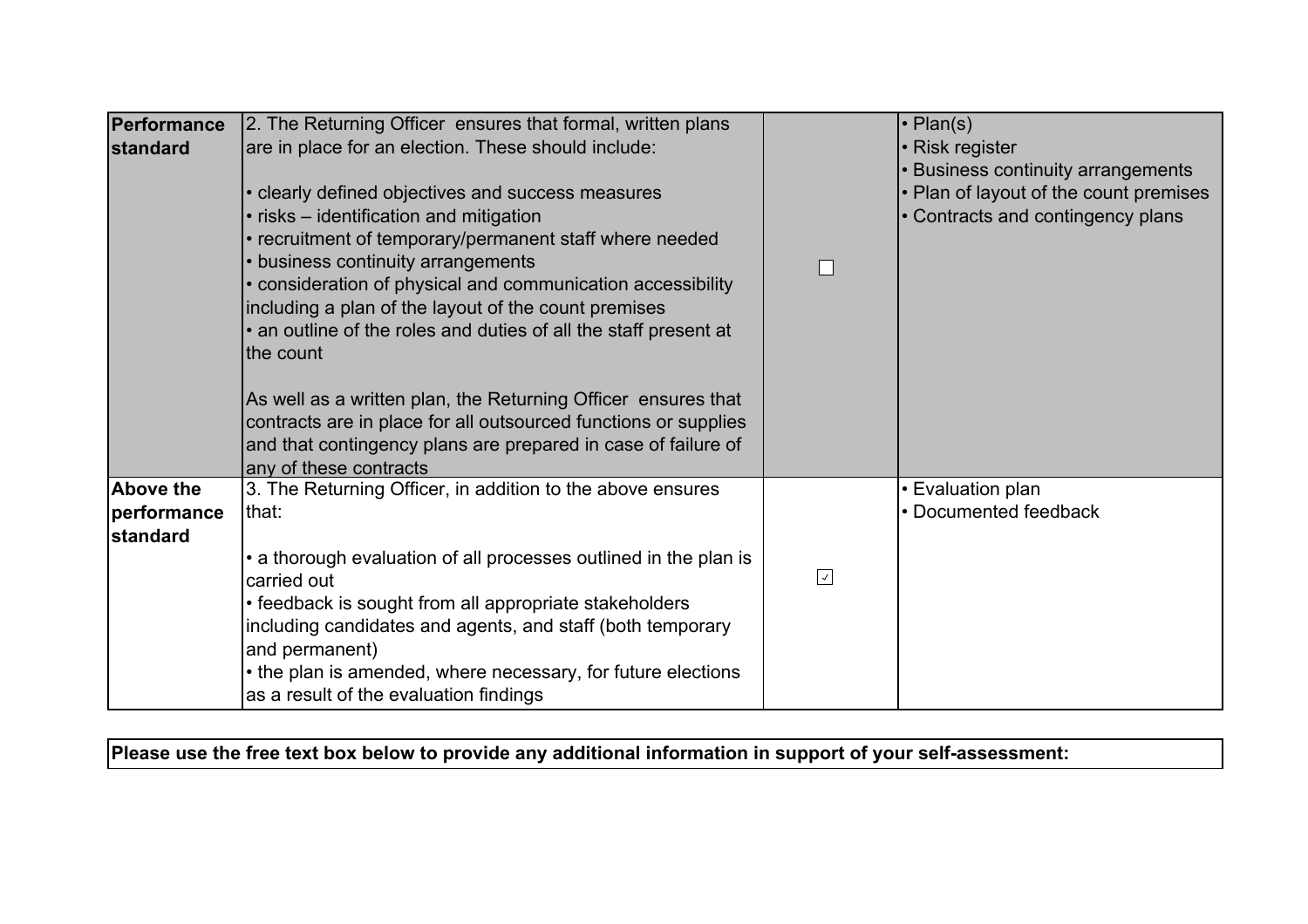|                                                                                                                               | Performance standard 3: Training                                                                                                                                                                                                                                                                                                                                                                                                                                                                                           |                                                                         | <b>Supports vision themes:</b>                                                                                    |
|-------------------------------------------------------------------------------------------------------------------------------|----------------------------------------------------------------------------------------------------------------------------------------------------------------------------------------------------------------------------------------------------------------------------------------------------------------------------------------------------------------------------------------------------------------------------------------------------------------------------------------------------------------------------|-------------------------------------------------------------------------|-------------------------------------------------------------------------------------------------------------------|
| <b>Subject: Planning and organisation</b>                                                                                     |                                                                                                                                                                                                                                                                                                                                                                                                                                                                                                                            | <b>Professionalism - a clear and</b><br>consistent approach to delivery |                                                                                                                   |
| This standard aims to ensure Returning Officers have provided appropriate training for all staff used to deliver an election. |                                                                                                                                                                                                                                                                                                                                                                                                                                                                                                                            |                                                                         |                                                                                                                   |
|                                                                                                                               | Performance against the standard                                                                                                                                                                                                                                                                                                                                                                                                                                                                                           | <b>Assessment</b>                                                       | <b>Evidence to support assessment</b>                                                                             |
| Not currently<br>meeting the<br>performance                                                                                   | 1. The Returning Officer does not ensure provision of any<br>training to either permanent or temporary staff other than a<br>basic induction.                                                                                                                                                                                                                                                                                                                                                                              |                                                                         |                                                                                                                   |
| standard                                                                                                                      | 2. The Returning Officer ensures provision of basic training<br>for permanent members of staff only, to ensure awareness<br>and understanding of legislative requirements.                                                                                                                                                                                                                                                                                                                                                 |                                                                         | • Schedule of training activities                                                                                 |
| Performance<br><b>standard</b>                                                                                                | 3. The Returning Officer ensures provision of training to both<br>permanent and temporary staff on an ongoing basis, to<br>ensure awareness and understanding of legislative<br>requirements.<br>The Returning Officer has ensured that training for polling<br>station and count staff includes information and a briefing on<br>access issues and procedures, and disability awareness<br>training as appropriate.<br>The Returning Officer ensures that evaluation of individual<br>training activities is carried out. |                                                                         | • Schedule of training activities<br>• Training materials<br>Evaluation of the individual training<br>lactivities |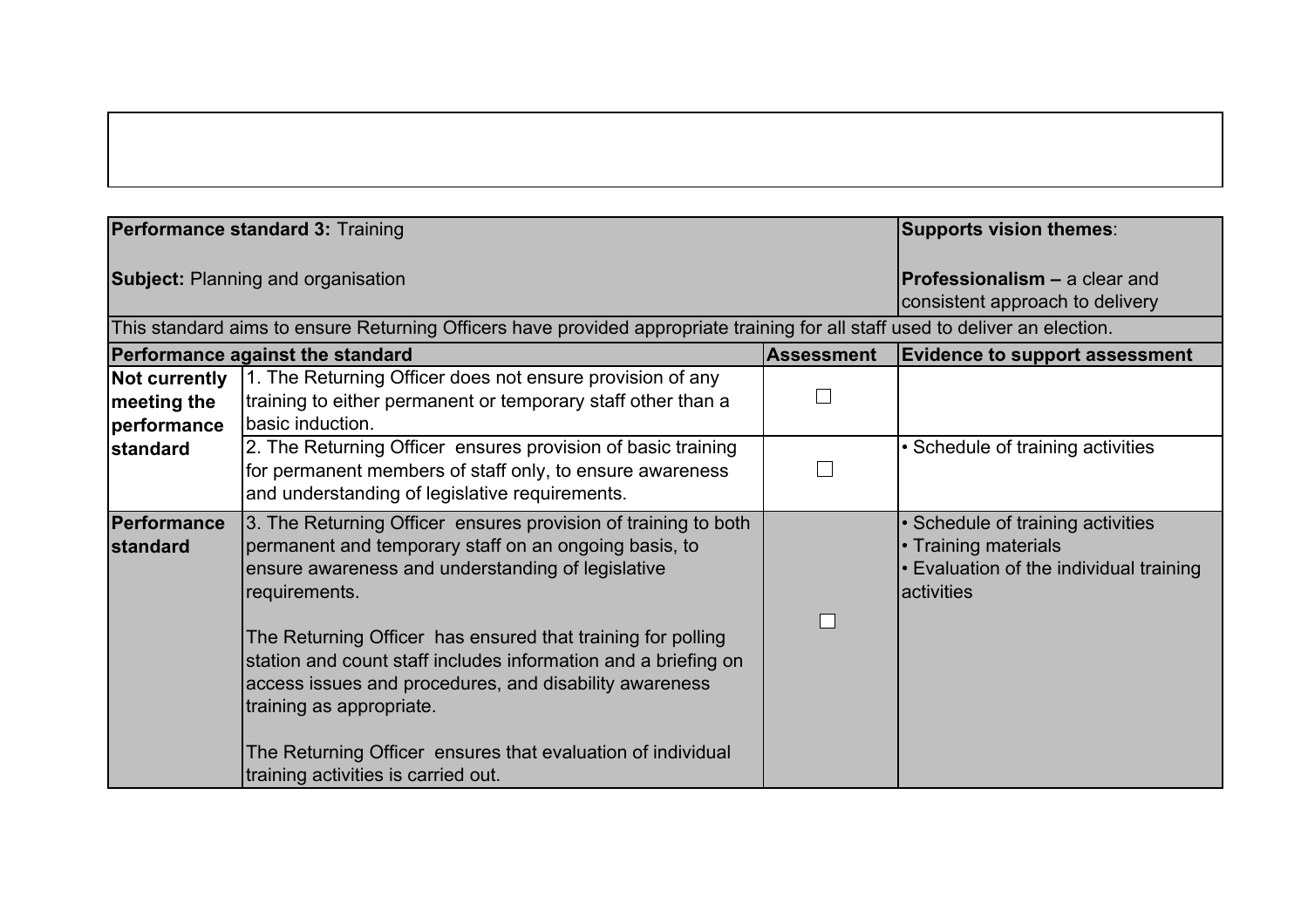| Above the       | 4. The Returning Officer, in addition to the above, ensures         |                    | $\cdot$ Training plan   |
|-----------------|---------------------------------------------------------------------|--------------------|-------------------------|
| performance     | that a written training plan for both permanent and temporary       |                    | $\cdot$ Evaluation plan |
| <b>standard</b> | staff is in place, and evaluation of the effectiveness of the       | $\vert \vee \vert$ |                         |
|                 | plan, including identification of training needs for the future, is |                    |                         |
|                 | carried out on a regular basis.                                     |                    |                         |

See appendix attached.

Subjet area: Integrity

|                                             | <b>Performance standard 4: Maintaining the integrity of an election</b>                                                                                                                           |                                                                      | Supports vision themes:               |
|---------------------------------------------|---------------------------------------------------------------------------------------------------------------------------------------------------------------------------------------------------|----------------------------------------------------------------------|---------------------------------------|
| <b>Subject: Integrity</b>                   |                                                                                                                                                                                                   | <b>Integrity</b> $-$ a secure process for<br>registration and voting |                                       |
|                                             | This standard aims to ensure Returning Officers have a process in place to identify any patterns of activity that might indicate electoral<br>malpractice and any security issues that may arise. |                                                                      |                                       |
|                                             | Performance against the standard                                                                                                                                                                  | Assessment                                                           | <b>Evidence to support assessment</b> |
| Not currently<br>meeting the<br>performance | 1. The Returning Officer does not ensure that there is a<br>system in place to assess risks of electoral malpractice when<br>planning for an election.                                            |                                                                      |                                       |
| <b>standard</b>                             | 2. The Returning Officer ensures that there is an informal<br>system in place to assess risks of electoral malpractice but<br>does not document this.                                             |                                                                      |                                       |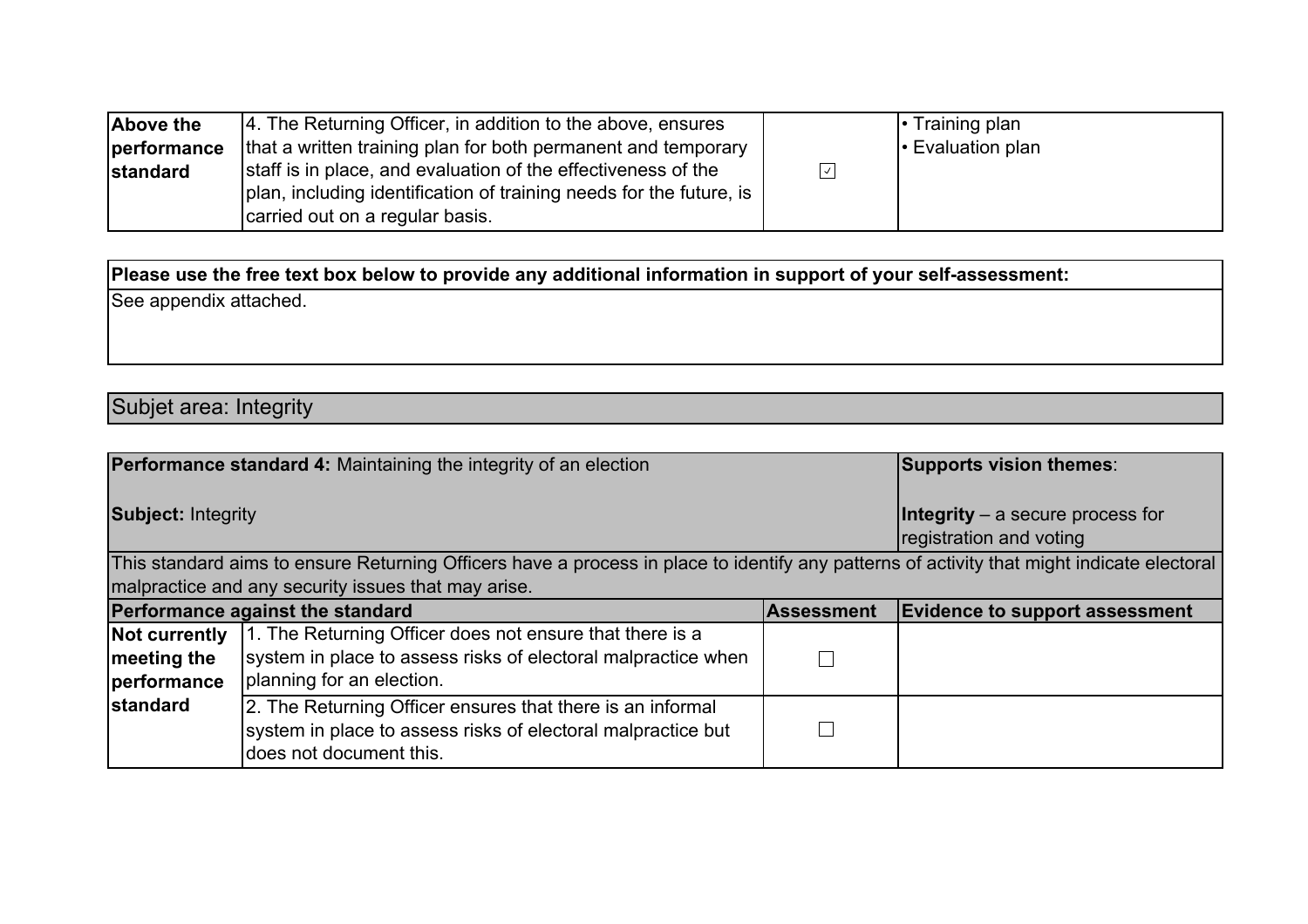| Performance<br><b>standard</b>              | 3. The Returning Officer has ensured that links have been<br>developed with the local police/SPOC to enable any concerns<br>around electoral malpractice and any public order and safety<br>issues to be referred.<br>The Returning Officer ensures that there is a written plan<br>outlining what steps are to be taken to deal with concerns<br>about electoral malpractice. The plan contains a risk<br>assessment that will identify and note action to take to tackle<br>any concerns about electoral malpractice.<br>The Returning Officer ensures that work with political parties<br>and independent candidates is carried out as well as working<br>with other relevant bodies including the Electoral Registration<br>Officer. |                          | • Records of meetings/ discussions/<br>correspondence with local<br>police/SPOC, political parties,<br>independent candidates and other<br>relevant bodies including the Electoral<br><b>Registration Officer</b><br>l• Plan<br>• Risk assessment documentation |
|---------------------------------------------|------------------------------------------------------------------------------------------------------------------------------------------------------------------------------------------------------------------------------------------------------------------------------------------------------------------------------------------------------------------------------------------------------------------------------------------------------------------------------------------------------------------------------------------------------------------------------------------------------------------------------------------------------------------------------------------------------------------------------------------|--------------------------|-----------------------------------------------------------------------------------------------------------------------------------------------------------------------------------------------------------------------------------------------------------------|
| <b>Above the</b><br>performance<br>standard | 4. In addition to the above, the Returning Officer carries out<br>an evaluation of the processes outlined above and<br>implements initiatives to protect those who may be at risk of                                                                                                                                                                                                                                                                                                                                                                                                                                                                                                                                                     | $\overline{\mathcal{A}}$ | • Evaluation document<br>• Documented details of initiatives                                                                                                                                                                                                    |
|                                             | electoral malpractice.                                                                                                                                                                                                                                                                                                                                                                                                                                                                                                                                                                                                                                                                                                                   |                          |                                                                                                                                                                                                                                                                 |

See appendix attached.

## Subject area: Participation

| <b>Performance standard 5:</b> Planning and delivering public awareness activity | Supports vision themes: |
|----------------------------------------------------------------------------------|-------------------------|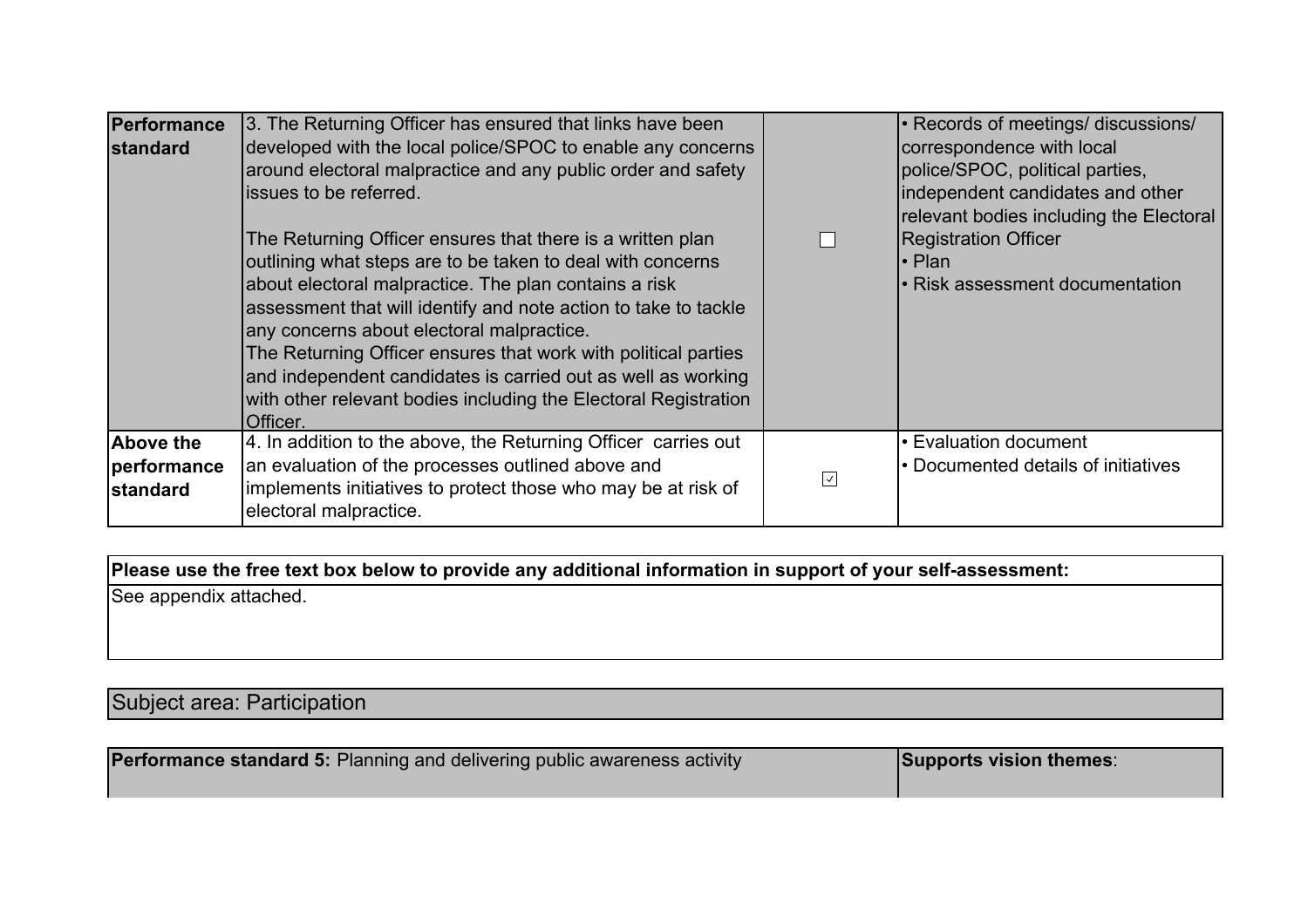| <b>Subject: Participation</b> |                                                                                                                                |                   | <b>User focus - an easy and accessible</b><br>process for candidates and electors |
|-------------------------------|--------------------------------------------------------------------------------------------------------------------------------|-------------------|-----------------------------------------------------------------------------------|
| linformation to electors.     | This standard aims to ensure Returning Officers effectively plan and deliver public awareness activity to communicate election |                   |                                                                                   |
|                               | Performance against the standard                                                                                               | <b>Assessment</b> | <b>Evidence to support assessment</b>                                             |
| Not currently                 | 1. The Returning Officer has not ensured implementation of                                                                     |                   |                                                                                   |
| meeting the                   | any public awareness activity and only provides statutory                                                                      |                   |                                                                                   |
| performance                   | information to electors. There are no response mechanisms in                                                                   | $\blacksquare$    |                                                                                   |
| standard                      | place (such as phone, website or email) to ensure that                                                                         |                   |                                                                                   |
|                               | information is correctly and appropriately communicated.                                                                       |                   |                                                                                   |
| Performance                   | 2. The Returning Officer ensures that a written public                                                                         |                   | • Written strategy                                                                |
| <b>standard</b>               | awareness strategy which covers internal and external                                                                          |                   | • Examples of outgoing                                                            |
|                               | communication is in place.                                                                                                     |                   | communication                                                                     |
|                               |                                                                                                                                |                   | • Records of meetings/ discussion/                                                |
|                               | The Returning Officer ensures that all outgoing                                                                                |                   | correspondence with other                                                         |
|                               | communication provides appropriate contact details to allow                                                                    |                   | departments                                                                       |
|                               | interested parties to respond and find out further information.                                                                |                   |                                                                                   |
|                               | The Returning Officer ensures that there is active                                                                             |                   |                                                                                   |
|                               | engagement with other departments of the local authority.                                                                      |                   |                                                                                   |
| Above the                     | 3. In addition to the above, the Returning Officer ensures that                                                                |                   | • Records of meetings/discussions/                                                |
| performance                   | external bodies (such as other authorities, other Returning                                                                    |                   | correspondence with external bodies                                               |
| standard                      | Officers and Electoral Registration Officers, local media and                                                                  |                   | • Record of work undertaken (if                                                   |
|                               | community groups) have been identified and consulted with to                                                                   |                   | determined to be appropriate)                                                     |
|                               | determine whether working with partners to pool resources                                                                      |                   |                                                                                   |
|                               | and communication channels with other partners is worthwhile                                                                   |                   |                                                                                   |
|                               | and, where appropriate, this joint work has been undertaken.                                                                   |                   |                                                                                   |
|                               |                                                                                                                                |                   |                                                                                   |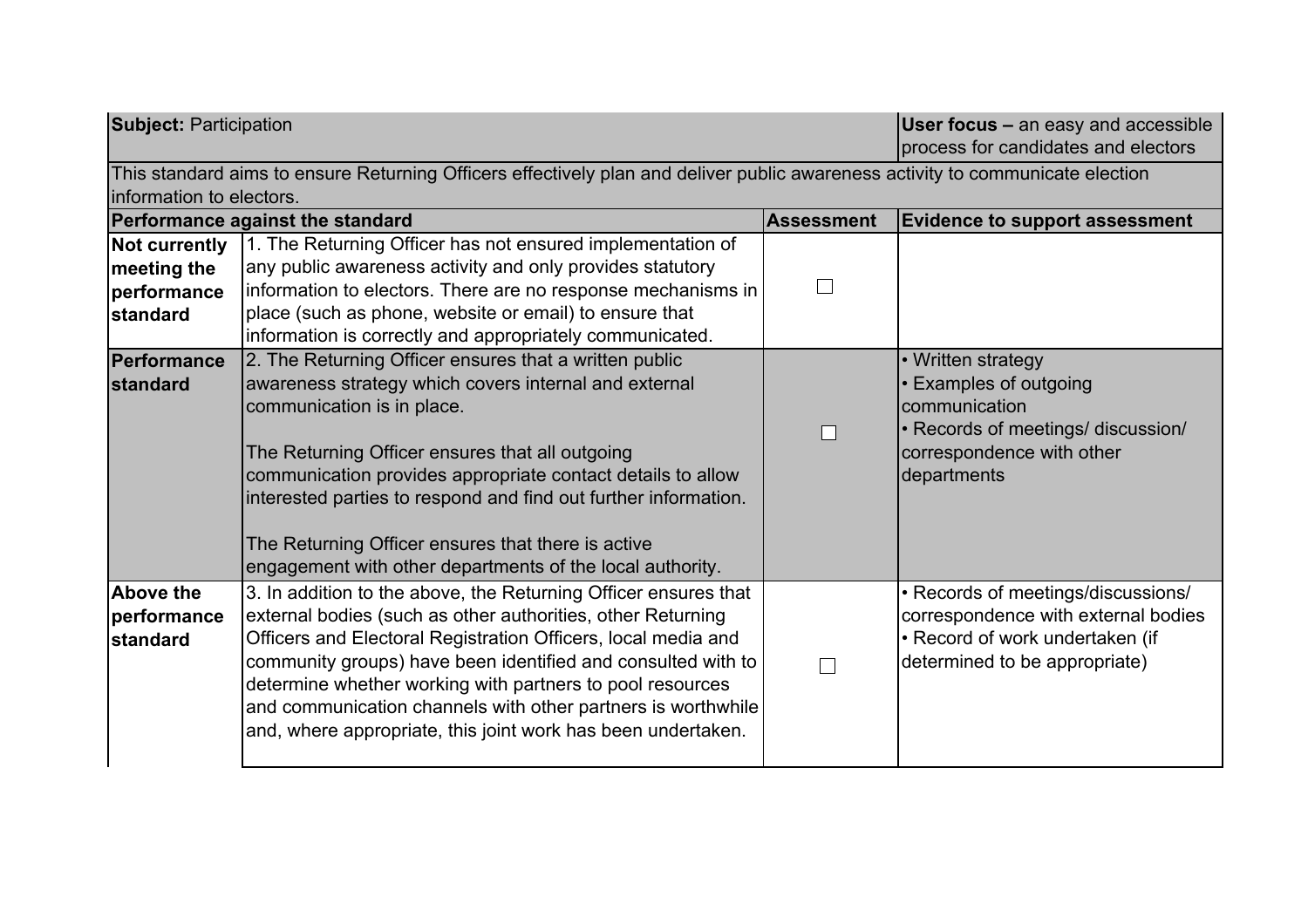| 4. The Returning Officer, in addition to the above ensures that<br>an evaluation methodology for all activities undertaken,<br>including those with external partners, the public awareness<br>strategy and different dissemination methods used has been<br>developed. | $\sqrt{ }$ | <b>Evaluation methodology</b> • Evaluation methodology |
|-------------------------------------------------------------------------------------------------------------------------------------------------------------------------------------------------------------------------------------------------------------------------|------------|--------------------------------------------------------|
| Future work is planned taking account of the outcomes of this<br>evaluation.                                                                                                                                                                                            |            |                                                        |

See appendix attached.

| <b>Performance standard 6:</b> Accessibility of information to electors                                                         |                                                                                                                                                                                                       |                   | Supports vision themes:                                                                                                        |  |
|---------------------------------------------------------------------------------------------------------------------------------|-------------------------------------------------------------------------------------------------------------------------------------------------------------------------------------------------------|-------------------|--------------------------------------------------------------------------------------------------------------------------------|--|
| <b>Subject: Participation</b>                                                                                                   |                                                                                                                                                                                                       |                   | <b>User focus</b> $-$ an easy and accessible<br>process for candidates and electors                                            |  |
| This standard aims to ensure that Returning Officers provide a simple and user friendly way for electors to access information. |                                                                                                                                                                                                       |                   |                                                                                                                                |  |
|                                                                                                                                 | Performance against the standard                                                                                                                                                                      | <b>Assessment</b> | <b>Evidence to support assessment</b>                                                                                          |  |
| <b>Not currently</b><br>meeting the<br>performance<br><b>standard</b>                                                           | 1. The Returning Officer ensures that information is provided<br>lin one format and has not taken account of the needs of<br>different audiences (for example translation or alternative<br>formats). |                   |                                                                                                                                |  |
| Performance<br><b>standard</b>                                                                                                  | 2. The Returning Officer ensures that:<br>• relevant research (in consultation with appropriate<br>organisations) has been carried out to determine the                                               |                   | $\cdot$ Examples of how the appropriate<br>languages and formats have been<br><b>Idecided</b><br>• Details of what demographic |  |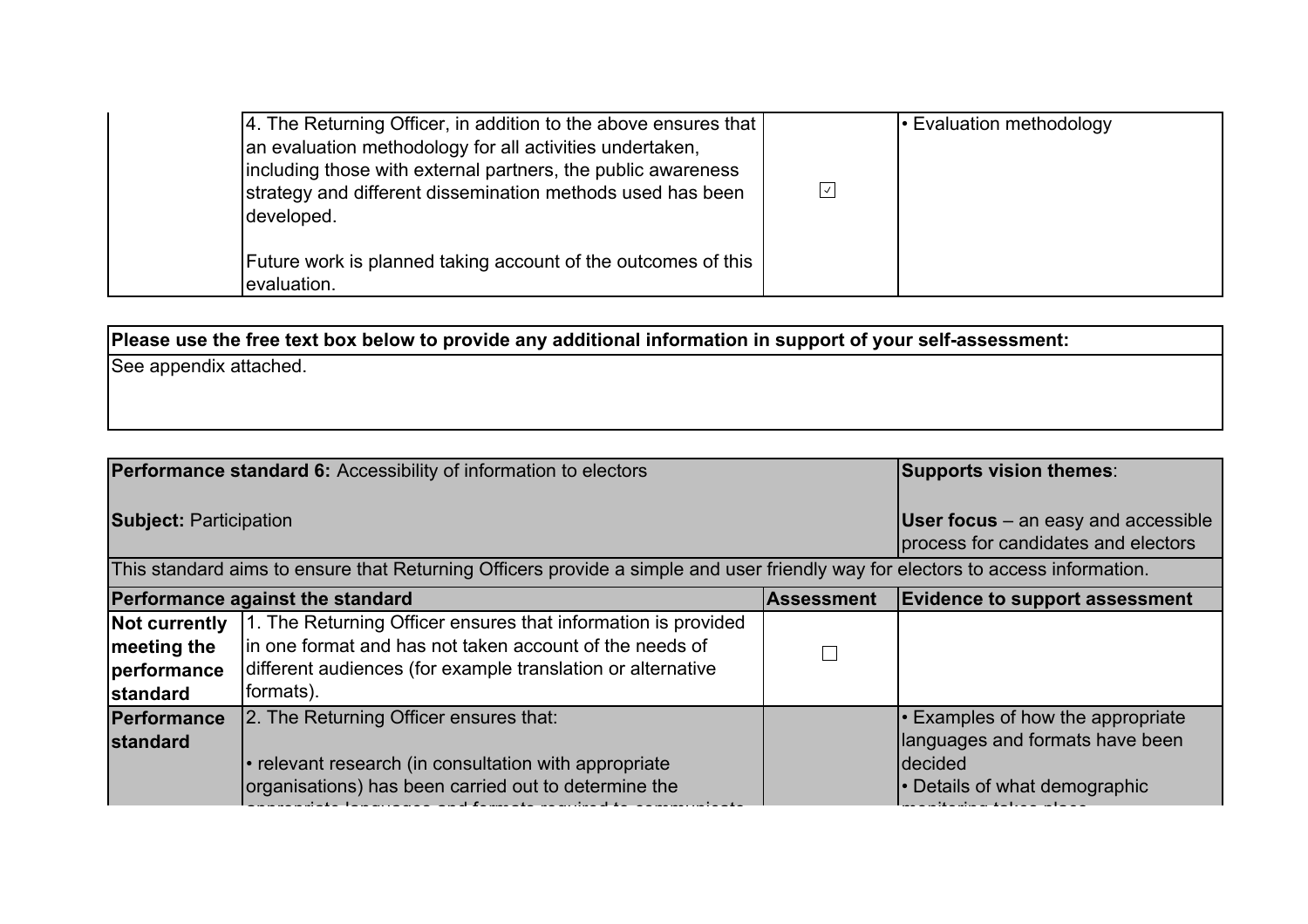|                                | appropriate languages and formats required to communicate<br>with relevant audiences<br>• they are responsive to changes in the demographics of the<br>electoral area and takes note of research as to whether<br>further formats or languages are necessary<br>• information is produced and disseminated in a number of<br>mediums appropriate to the audience<br>· signage (both internal and external) and information to be<br>provided to all polling stations are in appropriate formats and<br>easily accessible | $\Box$                   | Imonitoring takes place<br>• Details of dissemination methods<br>• Record of polling station inspector<br>reports of signage |
|--------------------------------|--------------------------------------------------------------------------------------------------------------------------------------------------------------------------------------------------------------------------------------------------------------------------------------------------------------------------------------------------------------------------------------------------------------------------------------------------------------------------------------------------------------------------|--------------------------|------------------------------------------------------------------------------------------------------------------------------|
| <b>Above the</b>               | 3. The Returning Officer, in addition to the above, ensures a                                                                                                                                                                                                                                                                                                                                                                                                                                                            |                          | • Records of meetings/discussions/                                                                                           |
| performance<br><b>standard</b> | process is in place for consultation with local organisations<br>(including disability groups) about ways in which election                                                                                                                                                                                                                                                                                                                                                                                              | $\overline{\mathcal{A}}$ | correspondence with those consulted                                                                                          |
|                                | documents can be improved and ensures that an evaluation<br>of the accessibility of information is carried out.                                                                                                                                                                                                                                                                                                                                                                                                          |                          |                                                                                                                              |

| <b>Performance standard 7:</b> Communication of information to candidates and agents                                        |                   | Supports vision themes:                                                             |  |  |
|-----------------------------------------------------------------------------------------------------------------------------|-------------------|-------------------------------------------------------------------------------------|--|--|
| <b>Subject: Participation</b>                                                                                               |                   | <b>User focus</b> $-$ an easy and accessible<br>process for candidates and electors |  |  |
| This standard aims to ensure that Returning Officers effectively communicate election information to candidates and agents. |                   |                                                                                     |  |  |
| Performance against the standard                                                                                            | <b>Assessment</b> | <b>Evidence to support assessment</b>                                               |  |  |